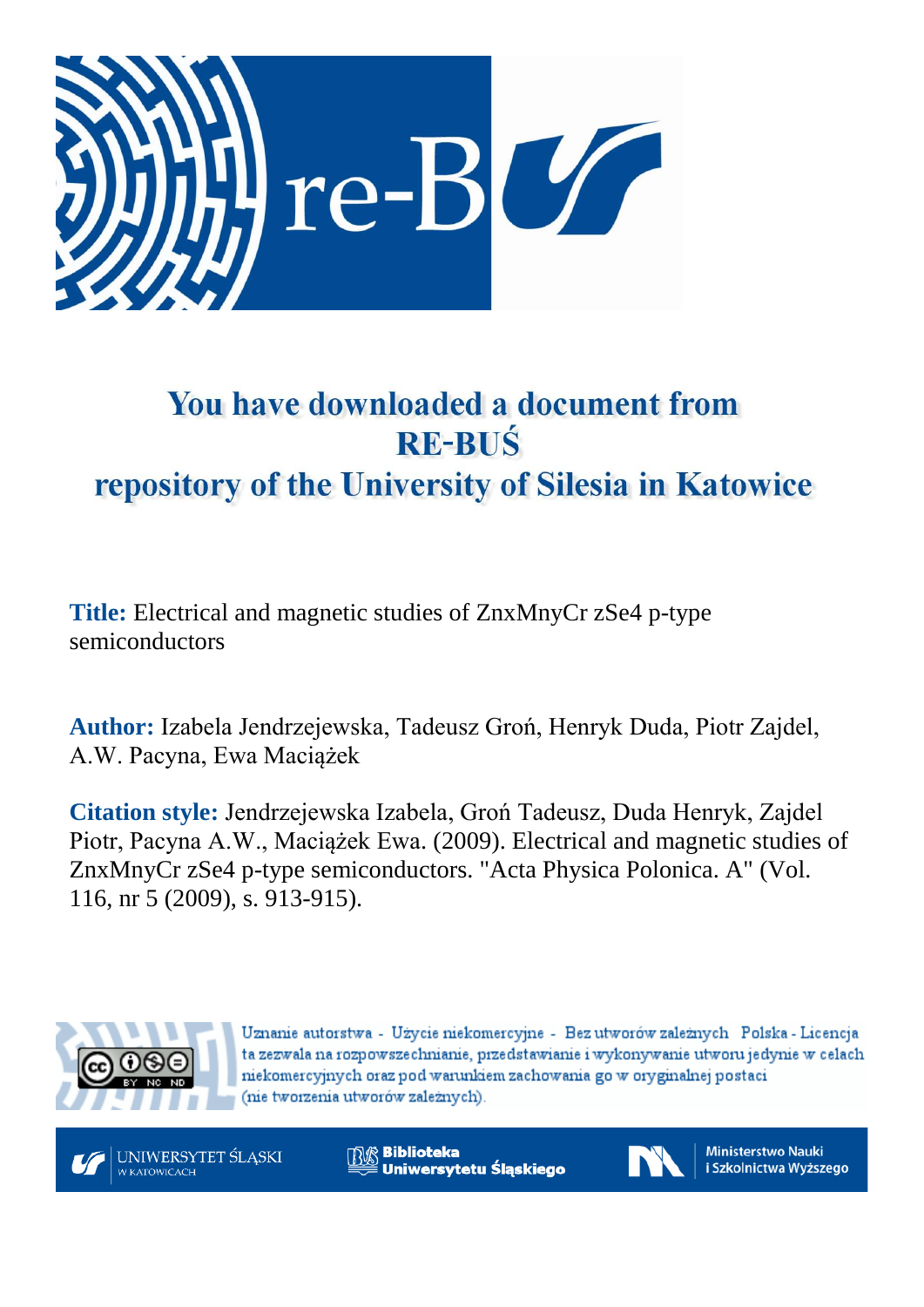Proceedings of the XXXVIII International School and Conference on the Physics of Semiconductors "Jaszowiec" 2009

## Electrical and Magnetic Studies of  $\rm Zn_xMn_yCr_zSe_4$ p-Type Semiconductors

I. JENDRZEJEWSKA<sup> $a$ </sup>, T. Groń<sup> $b$ </sup>, H. Duda<sup> $b$ </sup>, P. Zajdel<sup> $b$ </sup>, A.W. Pacyna<sup>c</sup> and E. Maciażek $^a$ 

a Institute of Chemistry, University of Silesia, Bankowa 14, 40-006 Katowice, Poland

b Institute of Physics, University of Silesia, Uniwersytecka 4, 40-007 Katowice, Poland

<sup>c</sup>The Henryk Niewodniczański Institute of Nuclear Physics, Polish Academy of Sciences

Radzikowskiego 152, 31-342 Kraków, Poland

The structural, electrical and magnetic investigations carried out on the  $Zn_xMn_yCr_zSe_4$  polycrystals with  $y = 0.19, 0.29$  and 0.38 revealed the spinel structure with the Mn ions occupying tetrahedral sites, p-type conduction with polaronic transport at high temperatures and antiferromagnetic order with a Néel temperature of 20 K and a Curie–Weiss temperature of 103 K. With increasing Mn content in a sample both the effective magnetic moment and the re-entrant temperature increase while the first and second critical fields connected with a metamagnetic transition and the breakdown of the conical spin arrangement decrease, respectively. These results are interpreted in terms of giant cubic anisotropy as well as an effect of Mn impurities on the screw structure of  $ZnCr<sub>2</sub>Se<sub>4</sub>$ .

PACS numbers: 75.50.Pp, 75.30.Kz, 75.30.Et

#### 1. Introduction

 $ZnCr<sub>2</sub>Se<sub>4</sub> combines a cubic normal spinel with a screw$ spin structure below  $T_N = 20$  K [1] and a p-type semiconducting behavior [2]. Manganese substituting zinc in the tetrahedral site as  $Mn^{2+}$  couples ferromagnetically with  $Cr^{3+}$  ions in the octahedral site [3]. However, for low Mn content the Mn–Cr exchange coupling is not so strong to produce serious change in magnetic properties below  $T_N$  [3]. Nevertheless, manganese affects Cr–Cr exchange interaction in the paramagnetic state inducing a large cubic magnetic anisotropy due to  $Cr^{3+}$  clusters formed around Mn impurities. When Mn was absent no anisotropy was observed in the magnetic torque measurements [4]. The neutron diffraction of  $\rm Zn_{0.98}Mn_{0.02}Cr_2Se_4$ carried out at finite temperature revealed also that thermally activated magnons reduce magnetization of  $\mathrm{Cr}^{3+}$ which is modified by Mn substitution and for this sample a larger magnetic moment than that of pure  $\text{ZnCr}_2\text{Se}_4$  at 4.2 K was observed [5].

The main purpose of this work is an attempt to study an influence of substitution of the Mn magnetic ions up to  $y = 0.38$  in the tetrahedral sites of the spinel structure on the electrical and magnetic properties of the  $\rm Zn_{\it x}\rm Mn_{\it y}\rm Cr_{\it z}\rm Se_4$  spinel series.

#### 2. Experimental details

Powder samples of the  $\text{Zn}_x\text{Mn}_y\text{Cr}_z\text{Se}_4$  spinel series were obtained by a ceramic method [6]. The X-ray

diffraction was done with the aid of the SIEMENS D5000 diffractometer and the structure refinement was made by the Rietveld method. A precise atomic content determination of each sample made by the inductively coupled plasma-atomic emission spectrometry showed cation deficiency, i.e.  $x + y + z < 3$  (see Table I). The temperature dependences of dc  $\chi_{\sigma}(T)$  and ac  $\chi_{\rm ac}(T)$  mass susceptibilities, electrical conductivity  $\sigma(T)$  and thermoelectric power  $S(T)$  were measured using: (1) a Cahn automatic magnetic electrobalance of the Faraday type and a Lake Shore 7225 ac susceptometer/dc magnetometer, (2) a 4-point dc method, and (3) a differential method with the temperature gradient  $\Delta T$  of about 5 K, respectively. The dc susceptibility was measured in the zero- -field (ZFC) and field cooling (FC) modes in the temperature range 4.3–50 K and in applied external magnetic field  $H = 100$  Oe. For electrical measurements the powder samples were compacted in disk form (10 mm in diameter and 1–2 mm thick) using a pressure of 1.5 GPa and they were next sintered during 2 h at 473 K.

#### 3. Results and discussion

The X-ray studies revealed a spinel cubic structure with the space group  $Fd3m$  (No. 227). The anion positional parameter u slightly increases from 0.26002 for  $y = 0.19$ , via 0.26032 for  $y = 0.29$  to 0.26039 for  $y = 0.38$ , indicating that the unit cells of the spinels under study are distorted. For the ideal spinel structure  $u = 0.25$ .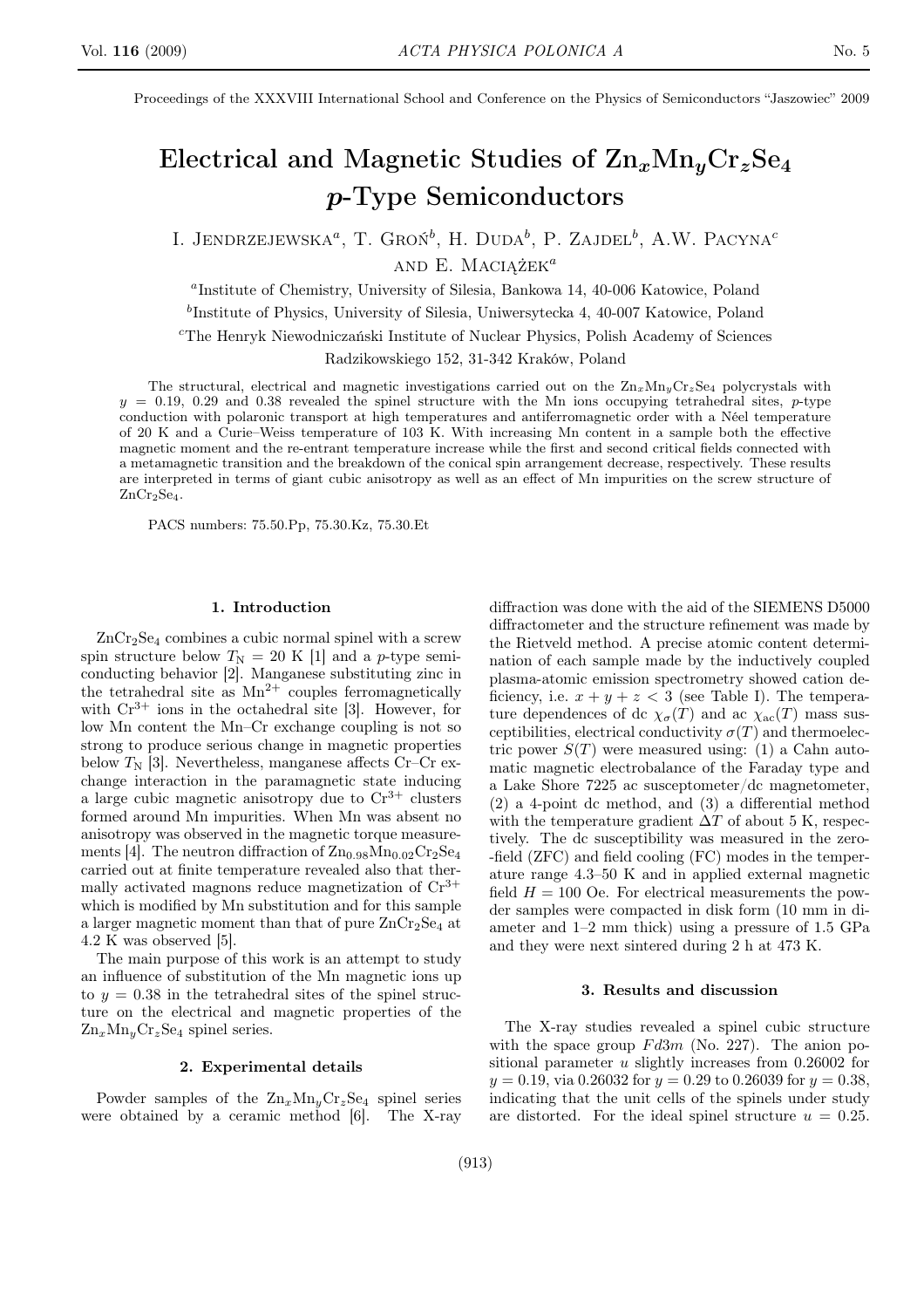

Fig. 1. The electrical conductivity  $(\ln \sigma)$  vs. reciprocal temperature  $T^{-1}$  and thermopower S vs. temperature T for  $\text{Zn}_{0.57}\text{Mn}_{0.38}\text{Cr}_{1.98}\text{Se}_4$ . Inset: thermopower S vs. electrical resistivity ( $\ln \rho$ ). A linear regression is marked by a solid line.



Fig. 2. The dc mass susceptibility  $\chi_{\sigma}$  vs. temperature T for polycrystals with  $y = 0.19, 0.29$  and 0.38 of the  $\text{Zn}_x\text{Mn}_y\text{Cr}_z\text{Se}_4$  spinel system recorded at  $H = 450$  Oe. Inset: ZFC and FC dc mass susceptibility  $\chi_{\sigma}$  vs. temperature T recorded at  $H = 100$  Oe.

TABLE I The chemical composition of the  $\text{Zn}_x\text{Mn}_y\text{Cr}_z\text{Se}_4$  spinels.

| $\boldsymbol{x}$ | и    | $\tilde{z}$ | $x + y + z$ |
|------------------|------|-------------|-------------|
| 0.81             | 0.19 | 1.86        | 2.86        |
| 0.67             | 0.29 | 1.95        | 2.91        |
| 0.57             | 0.38 | 1.98        | 2.93        |

Magnetic parameters and critical fields  $H_{c1}$  and  $H_{c2}$  at 4.3, 10 and 15 K of the  $\text{Zn}_x\text{Mn}_y\text{Cr}_z\text{Se}_4$ spinels for  $y = 0.0, 0.19, 0.29$  and 0.38.  $T_{\rm N}$ ,  $\theta_{\rm CW}$ and  $T_{\text{rsg}}$  are the Néel, Curie–Weiss and re-entrant spin-glass temperatures, respectively, and  $\mu_{\text{eff}}$  is the effective magnetic moment. For  $ZnCr<sub>2</sub>Se<sub>4</sub>$  the relevant values were taken from Ref. [8].

| Magnetic                                     | $Mn$ content $y$  |      |      |                |  |
|----------------------------------------------|-------------------|------|------|----------------|--|
| parameters                                   | 0.0               | 0.19 | 0.29 | 0.38           |  |
| $T_N$ [K]                                    | 21                | 20   | 17   | 23             |  |
| $\theta_{\rm CW}$ [K]                        | 90                | 95   | 107  | 106            |  |
| $T_{\rm rsg}$ [K]                            | 12                | 15   | 20   | 35             |  |
| $\mu_{\text{eff}}$ [ $\mu_{\text{B}}$ /f.u.] | 5.17              | 6.06 | 6.13 | 6.59           |  |
| Critical fields                              | $T = 4.3$ K       |      |      |                |  |
| $H_{c1}$ [kOe]                               | 11                | 10   | 6    | $\overline{2}$ |  |
| $H_{c2}$ [kOe]                               | 47                | 27   | 17   | 12             |  |
| Critical fields                              | $T=10~\mathrm{K}$ |      |      |                |  |
| $H_{c1}$ [kOe]                               | 10                | 9.5  | 2.5  |                |  |
| $H_{c2}$ [kOe]                               | 35                | 20   | 12   |                |  |
| Critical fields                              | $T = 15$ K        |      |      |                |  |
| $H_{c1}$ [kOe]                               | 9                 | 5    |      |                |  |
| $H_{c2}$ [kOe]                               | 25                | 15   |      |                |  |

The Cr ions occupy the octahedral 16e sites, while the Zn and Mn ions are in the tetrahedral 4a positions. All the spinels under study are p-type thermally activated semiconductors. Figure 1 presents  $\sigma(T)$  and  $S(T)$  only for the sample with the highest Mn content. For the remaining samples these dependences are similar. In the inset of Fig. 1 the linear dependence between the thermopower (S) and the electrical resistivity  $(\ln \rho)$  is observed, suggesting a self-trapped or small polaron conduction [7] in the temperature range 400–500 K. The magnetic results depicted in Fig. 2 and in Table II revealed the antiferromagnetic order with the Néel temperature of 20 K and the Curie–Weiss temperature of 103 K. The effective magnetic moment  $\mu_{\text{eff}}$  and the re--entrant temperature  $T_{\text{rsg}}$  increase with increasing Mn content. Below  $T_N$  the magnetic field dependence of susceptibility,  $\chi_{ac}(H)$ , shows two peaks. First peak at the critical field  $H_{c1}$ , connected with the breakdown of the helical spin structure [8], slightly decreases with temperature and stronger with Mn content. Second peak at the critical field  $H_{c2}$ , connected with the breakdown of the conical spin structure [8], drops strongly both with temperature and Mn content. For low Mn content both critical fields disappear at  $T_N$  while for higher — below  $T_N$  (Table II).

The magnetic results presented above show strong effect of Mn impurities both on  $T_{\text{rsg}}$  and a screw spin structure evidenced by the changes of  $H_{c1}$  and  $H_{c2}$ . As an explanation a coupling of distant cations by ferromagnetic superexchange interaction through valence band seems to